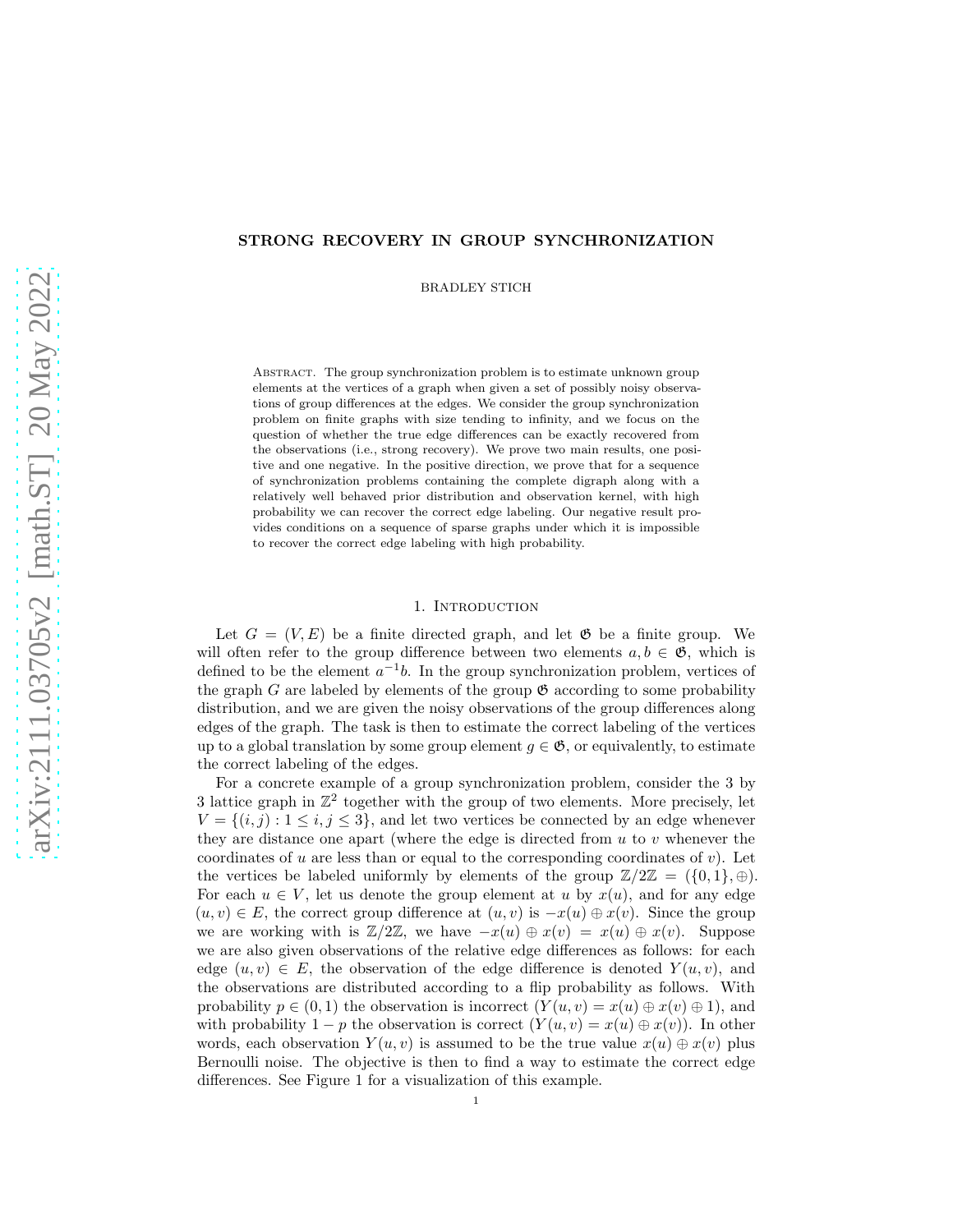

Group synchronization has many applications including network analysis, structure from motion in computer vision, and stochastic physics. We refer the reader to [3] for a detailed account of group synchronization in the context of multiplex networks and to [2] for connections between group synchronization and stochastic physics. Due to its vast applications, group synchronization has received much attention in recent years [5, 8, 4]. For instance, [7] establishes results on message passing algorithms for solving synchronization problems, and [1, 9] develop and apply information-percolation methods for solving synchronization problems. Additionally, [6] use the classical theory of fibre bundles to characterize the cohomological nature of synchronization. In another recent work, [2] asks a question of weak recovery: can the labeling of the vertices be estimated in a manner more accurate than random guessing on the d-dimensional lattice graph, up to a global translation by a group element? In contrast, we are interested in the question of strong recovery: given a sequence of synchronization problems, can we recover the vertex labeling up to global translation with probability tending to one? We are particularly interested in determining what effects the geometry of a graph has on our ability to attain strong recovery.

In this work, we prove two main results about strong recovery–one positive and one other negative. For our positive result, we prove that if the graph is the complete digraph on  $n$  vertices and the noise is bounded away from a particular constant, then there is a polynomial time algorithm that solves the synchronization problem with probability tending to one as  $n$  tends to infinity. In our negative result, we show that if  $G_n$  has an independent set  $D_n \subset V_n$  whose size tends to infinity, and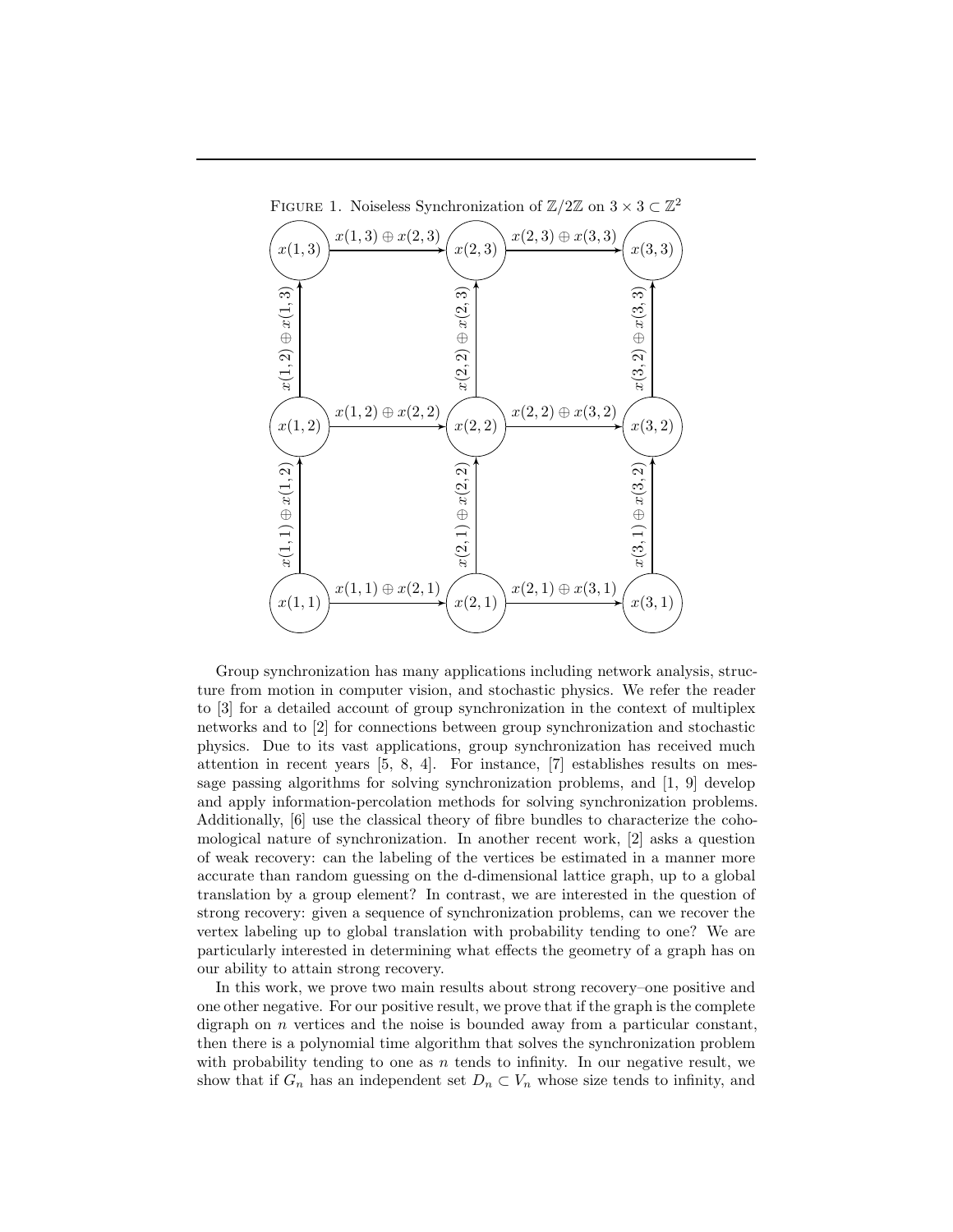if the noise does not tend to zero too quickly, then strong recovery is impossible with probability tending to one as  $n$  tends to infinity.

The remainder of the paper is organized as follows. In Section 1.1, we provide definitions for all the necessary objects. In Section 1.2, our main results are presented formally. Section 2 contains the proofs for the positive result, and Section 3 provides the proofs for the negative result.

1.1. Definitions/Problem Statement. We will find it convenient to relate a vertex labeling to its corresponding edge labeling. Suppose  $G = (V, E)$  is a finite connected (directed) graph, with  $E \subset V \times V$ . Given  $x \in \mathfrak{G}^V$ , define  $\psi : \mathfrak{G}^V \to \mathfrak{G}^E$ by the rule: for each  $(u, v) \in E$ , we set

$$
\psi(x)(u,v) = x(u)^{-1}x(v).
$$

In what follows, we will assume that  $\pi$  is a probability distribution on  $\mathfrak{G}$ , and we let  $\pi^V$  denote the corresponding product distribution on  $\mathfrak{G}^V$ . We also assume that for each  $x \in \mathfrak{G}^V$ , we have an observation kernel  $Q(\cdot | \psi(x))$ , which is assumed to be a probability distribution on  $\mathfrak{G}^E$ . Throughout this paper we use the notation that  $X \in \mathfrak{G}^V$  is a random variable distributed according to  $\pi^V$  and  $Y \in \mathfrak{G}^E$  is a random variable distributed according to  $Q(\cdot | \psi(X))$ .

**Definition 1.1.** An *estimator*  $T : \mathfrak{G}^E \to \mathfrak{G}^E$  is a function which maps the observations onto a configuration of group elements on E.

An example of an estimator is the trivial estimator which maps the set of observations onto itself. For convenience, we now define an object that contains all the relevant information for a synchronization problem.

**Definition 1.2.** A *synchronization problem*  $\Omega$  is defined as a tuple

$$
\mathfrak{Q} = (G, \mathfrak{G}, Q, \pi),
$$

where  $G = (V, E)$  is a graph,  $\mathfrak G$  is a finite group, Q is an observation kernel, and  $\pi$ is a prior distribution on G.

In this work we are concerned with sequences of synchronization problems,  $\{\mathfrak{Q}_n\}_{n=1}^{\infty}$  =  $\{(G_n, \mathfrak{G}, Q_n, \pi_n)\}_{n=1}^{\infty}$ , in which the group  $\mathfrak{G}$  is fixed.

**Definition 1.3.** Let  $\{\mathfrak{Q}_n\} = \{(G_n, \mathfrak{G}, Q_n, \pi_n)\}\$ be a sequence of synchronization problems. For each  $n \in \mathbb{N}$ , draw  $X_n$  according to  $\pi_n^{V_n}$ , draw  $Y_n$  according to  $Q_n(\cdot | \psi_n(X_n))$ , and let  $\theta_n = \psi_n(X_n)$ . We say that the sequence of estimators  ${T_n}_{n=1}^{\infty}$  has the *strong recovery property* if

$$
\lim_{n \to \infty} \mathbb{P}(T_n(Y_n) = \theta_n) \to 1.
$$

This definition states that a sequence of estimators  $\{T_n\}$  has the strong recovery property if the probability that the estimator yields the correct configuration grows arbitrarily close to 1 as n grows large.

**Definition 1.4.** Let  $\{\mathfrak{Q}_n\}_{n=1}^{\infty} = \{(G_n, \mathfrak{G}, Q_n, \pi_n)\}_{n=1}^{\infty}$  be a sequence of synchronization problems. We say that the sequence of synchronization problems  $\{\mathfrak{Q}_n\}_{n=1}^{\infty}$ has the *strong recovery property* if there exists a sequence of estimators  ${T_n}_{n=1}^{\infty}$ on  $\{\mathfrak{Q}_n\}_{n=1}^{\infty}$  that has the strong recovery property.

Essentially, given a sequence of synchronization problems  $\{\mathfrak{Q}_n\}$ , the strong recovery problem is to define a sequence of estimators  ${T_n}$  which approximate the correct edge configuration with high probability in the limit.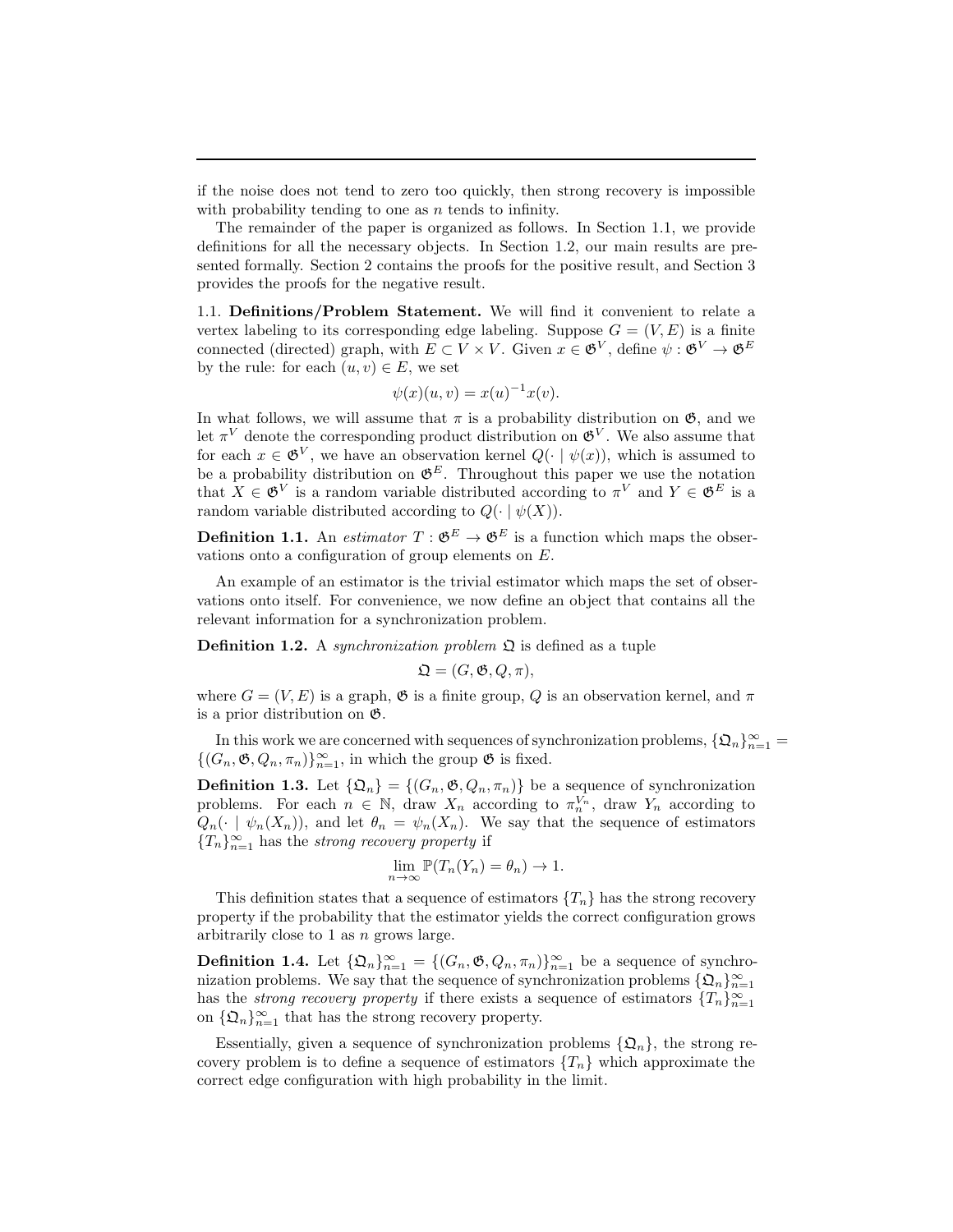Definition 1.5. We say that Q is a *uniform observation kernel with flip probability*  $p \in (0,1)$  if the following holds. For each edge  $(u, v) \in E$ , first define  $Q'$  as follows:

$$
Q'(Y(u, v) | \psi(x)(u, v)) = \begin{cases} 1 - p, & \text{if } Y(u, v) = x(u)^{-1}x(v) \\ \frac{p}{|\mathfrak{G}|-1}, & \text{if } Y(u, v) \neq x(u)^{-1}x(v). \end{cases}
$$

Then  $Q(\cdot | \psi(x))$  is a product of these values over all of the edges:

$$
Q(Y | \psi(x)) = \prod_{(u,v) \in E} Q'(Y(u,v) | \psi(x)(u,v)).
$$

Finally, we say that  $Q$  is a uniform observation kernel with flip probability  $p$  if  $Q(\cdot | \psi(x))$  satisfies this property for all  $x \in \mathfrak{G}^V$ .

Note that if  $Q(\cdot | \psi(x))$  is a uniform observation kernel, then the edge observations are all independent of each other (conditional on  $\psi(x)$ ), and for each  $(u, v) \in E$ , the observation  $Y(u, v)$  may be written as

$$
Y(u,v) = x(u)^{-1}x(v)\mathfrak{N}_{u,v},
$$

where the noise variable  $\mathfrak{N}_{u,v} \in \mathfrak{G}$  is equal to the identity element e with probability  $1-p$  and with probability p it is uniform on  $\mathfrak{G} \setminus \{e\}$ . A uniform observation kernel will select the correct group difference with probability  $1 - p$ , and it will uniformly select an incorrect group difference otherwise. For instance, if  $\mathfrak{G}$  is the group of two elements, then  $p$  is just the flip probability.

1.2. Main Results. Our first result provides conditions for which a sequence of synchronization problems has the strong recovery property. For notation, we let  $K_n$  be the complete digraph on n vertices, which has vertex set  $V_n = \{1, \ldots, n\}$ and edge set  $E_n = V_n \times V_n$ .

**Theorem 1.** Let  $\{\mathfrak{Q}_n\}_{n=1}^{\infty} = \{(K_n, \mathfrak{G}_n, Q_n, \pi_n)\}_{n=1}^{\infty}$ , where  $K_n$  is the complete *digraph with n vertices*,  $\mathfrak{G}$  *is an arbitrary finite group with*  $|\mathfrak{G}| \geq 2$ *, for each*  $n \in \mathbb{N}$ *,*  $Q_n$  *is a uniform observation kernel with flip probability*  $p_n$ *, and*  $\pi_n$  *is the uniform* distribution on  $\mathfrak{G}$ *. Further suppose that there exists*  $\beta > 0$  *such that*  $\{p_n\}_{n=1}^{\infty} \subset$  $[0,1] \setminus (p_c - \beta, p_c + \beta)$ *, where*  $p_c := 1 - 1/|\mathfrak{G}|$ *. Then*  $\{\mathfrak{Q}_n\}$  *has the strong recovery property.*

This result indicates that the complete graph provides enough redundant information that strong recovery is possible as long as the noise is bounded away from the critical constant  $p_c$ .

Our second result provides conditions for which the a sequence of synchronization problems cannot have the strong recovery property. We require a few definitions before stating the result. For a directed graph  $G = (V, E)$  and a vertex  $v \in V$ , the degree of v, denoted  $deg(v)$ , is the number of edges incident to v. We say that a sequence of graphs  ${G_n}_{n=1}^{\infty}$  has bounded degree if there exists  $d \in \mathbb{N}$  such that for all  $n \in \mathbb{N}$  and all  $v \in V_n$ ,  $\deg(v) \leq d$ , and say that  $V_n$  is bounded by d. A set  $D \subset V$  is said to be independent if for each pair of vertices  $u, v \in D$ , there is no edge  $(u, v) \in E$ . Also, for non-negative sequences  $\{a_n\}_{n=1}^{\infty}$  and  $\{b_n\}_{n=1}^{\infty}$ , we say that  $b_n = \omega(a_n)$  if  $\forall c \in \mathbb{R}$  with  $c > 0$ ,  $\exists N \in \mathbb{N}$  such that  $\forall n \ge N, b_n > ca_n \ge 0$ .

**Theorem 2.** Let  $\{\mathfrak{Q}_n\}_{n=1}^{\infty} = \{(G_n, \mathfrak{G}, Q_n, \pi_n)\}_{n=1}^{\infty}$  be a sequence of synchroniza*tion problems where*  $G_n = (V_n, E_n)$  *is a simple directed graph which has bounded degree with*  $V_n$  *bounded by*  $d \in \mathbb{N}$ ,  $\mathfrak{G}$  *is a finite group with at least 2 elements*,  $\pi_n$  *is*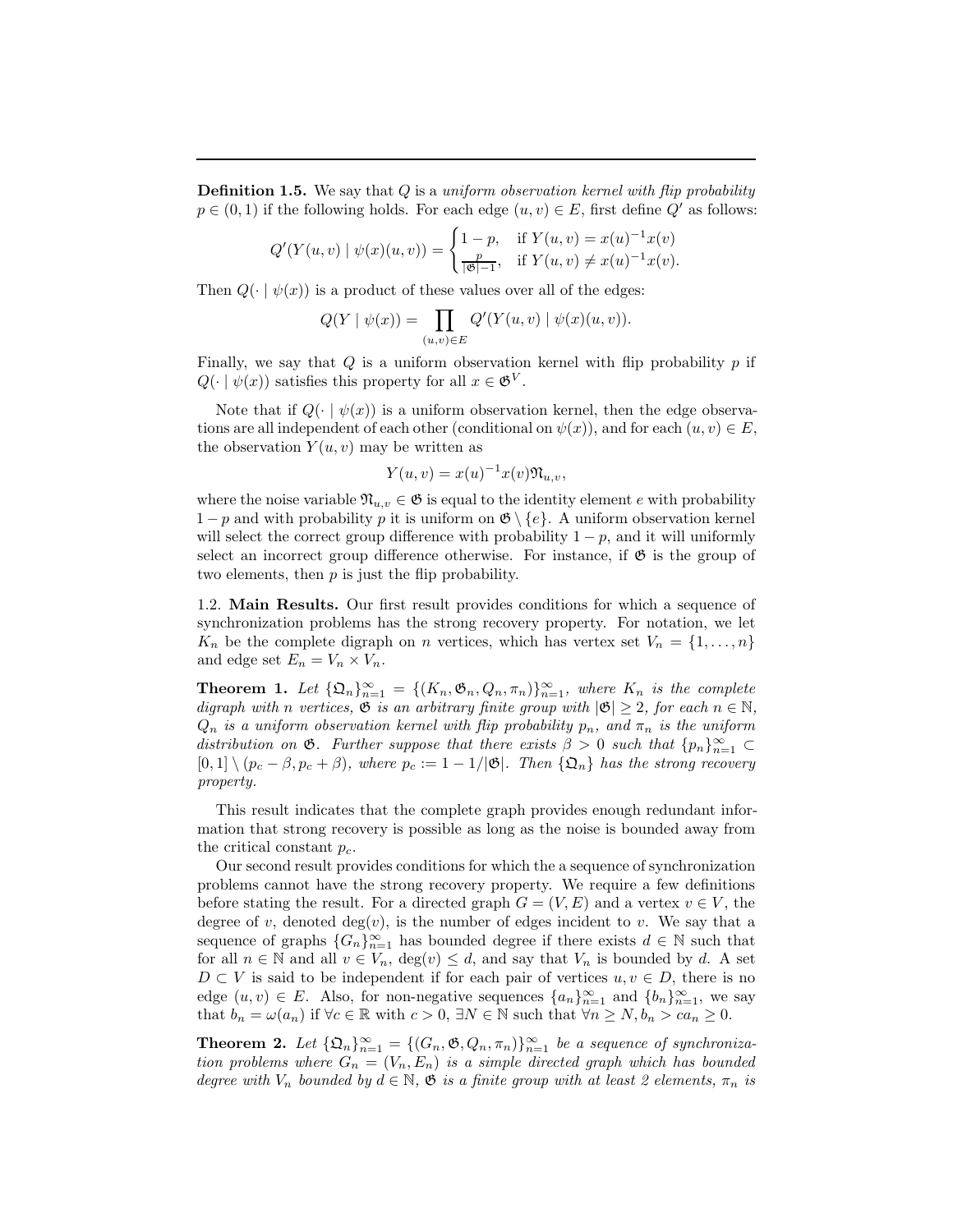*the uniform distribution on*  $\mathfrak{G}$  *and*  $Q_n$  *is the uniform observation kernel with flip probability* pn*. If*

- there exists an independent set  $D_n \subset V_n$  such that  $|D_n| \to \infty$  as  $n \to \infty$ ,
- $\{p_n\}_{n=1}^{\infty} \subset (0, 1/2)$ *, and*
- $p_n = \omega(|D_n|^{-1/d}),$

*then*  $\{\mathfrak{Q}_n\}$  *does not have the strong recovery property.* 

This result tells us that for bounded degree sequences, even if the noise converges to zero, provided that it does so sufficiently slowly,  $\{\mathfrak{Q}_n\}$  cannot have the strong recovery property due to excessive error propagation.

**Example.** Let  $G_n \subset \mathbb{Z}^3$  be the discrete hypercube with side length n, which has vertex set  $V_n = \{(i, j) : 1 \leq i, j \leq n\}$  and edge set  $E_n$  in which any two vertices are connected by an arbitrarily oriented edge whenever they are distance one apart. Consider  $\{\mathfrak{Q}_n\} = \{(G_n, S_5, Q_n, \pi_n)\}\$ , where  $S_5$  is the group of permutations on a set of five elements,  $Q_n$  is a uniform observation kernel and  $\pi_n$  is the uniform distribution on  $S_5$ . First note that d is bounded by 6. Also, for each  $n \in \mathbb{N}$ , it is possible to construct an independent subset  $D_n \subset V_n$  such that  $|D_n| \approx kn^3$  for some constant  $k \in \mathbb{R}$ . Therefore, if  $\{p_n\}_{n=1}^{\infty} \subset (0, 1/2)$  and  $p_n = \omega(n^{3(-1/6)}) = \omega(n^{-1/2}),$ then  $\{\mathfrak{Q}_n\}$  does not have the strong recovery property by Theorem 2.

# 2. Synchronization on Complete Graphs

The basic idea of the proof of Theorem 1 is to define a sequence of "triangle estimators" on  $\{\mathfrak{Q}_n\}$ , and show that it has the Strong Recovery Property. Note that for any  $(u, v) \in E_n$ , and for any vertex  $w \in V_n \setminus \{u, v\}$ , in the case of noiseless observations we have

$$
Y_n(u, w)Y_n(w, v) = x_n(u)^{-1}x_n(w)x_n(w)^{-1}x_n(v) = x_n(u)^{-1}x_n(v) = Y_n(u, v).
$$

Thus, we can consider all products of observations of the form  $Y_n(u, w)Y_n(w, v)$ and base our estimate for the group difference associated to edge  $(u, v)$  off of them, rather than the observation  $Y_n(u, v)$ . In doing so, we achieve a collection of "votes", and we will show that with high probability these votes provide good estimates of the true group differences. For each edge  $(u, v) \in E_n$ , the triangle estimator  $T_n$ counts for each  $g \in \mathfrak{G}$  the number of vertices  $x \in V_n$  such that  $Y_n(u, x)Y_n(x, v) = g$ and assigns the edge  $(u, v)$  the group difference with the most votes. Then we show that as we take the limit as  $n$  goes to infinity, the probability that the triangle estimator is incorrect on any edge goes to zero.

For the argument showing the efficacy of the sequence of triangle estimators, we need to find the probability that an arbitrary pair of observations between the vertices  $1, 2 \in V_n$  is either correct, or yields a particular incorrect element. For the following lemma, assume the hypotheses of Theorem 1.

**Lemma 1.** Consider the edge  $(1,2) \in E_n$  and let  $v \in V_n \setminus \{1,2\}$ . Let  $g^* :=$  $X_n(1)^{-1}X_n(2)$ *, and let*  $g \in \mathfrak{G} \setminus \{g^*\}$  *Then:* 

$$
\mathbb{P}(Y_n(1, v)Y_n(v, 2) = g^*) = 1 - 2p_n + p_n^2 \left(\frac{|\mathfrak{G}|}{|\mathfrak{G}|-1}\right), \text{ and}
$$

$$
\mathbb{P}(Y_n(1, v)Y_n(v, 2) = g) = \frac{2(p_n - p_n^2)}{|\mathfrak{G}|-1} + \frac{p_n^2(|\mathfrak{G}|-2)}{(|\mathfrak{G}|-1)^2}.
$$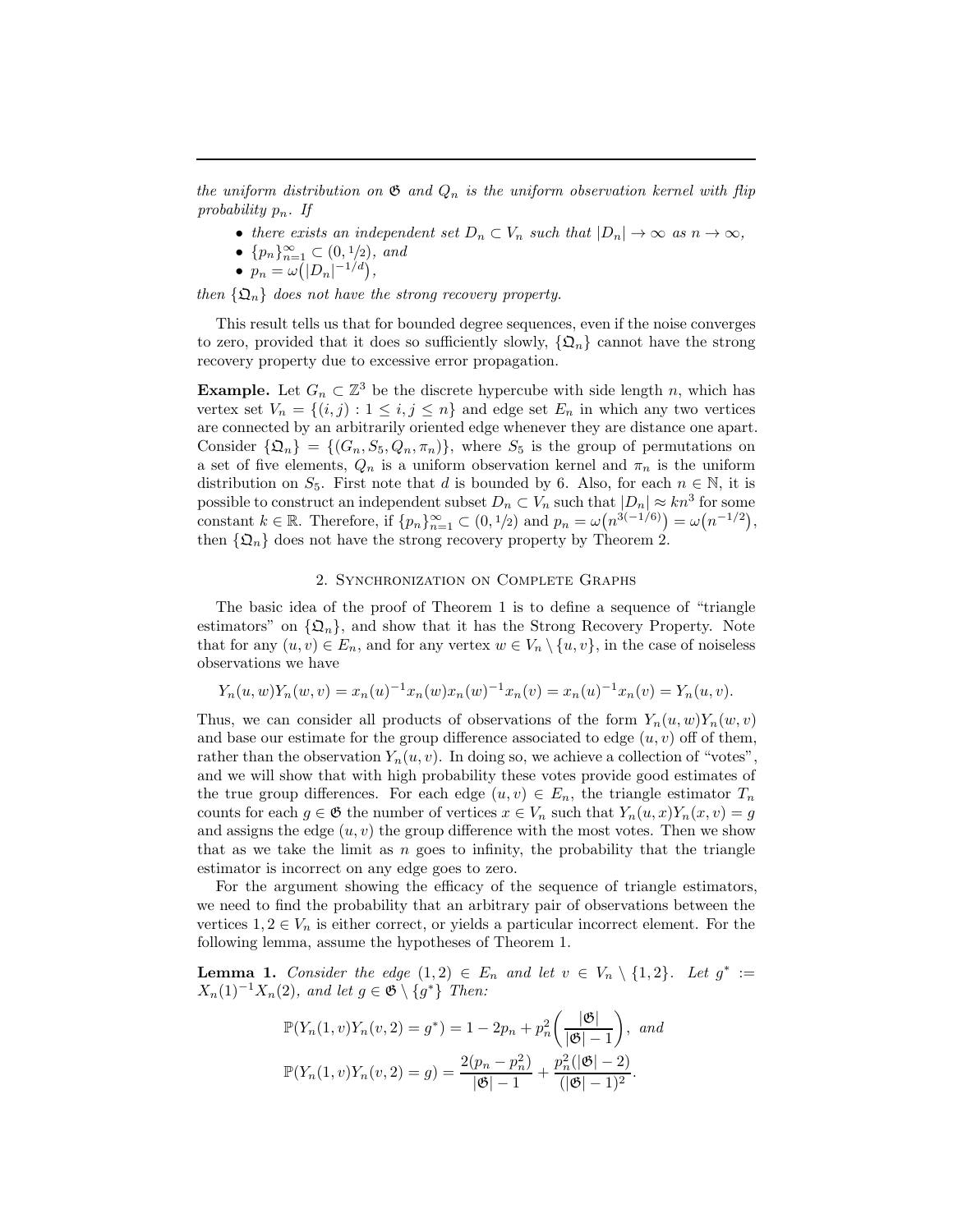*Proof.* Let  $X_n(1)^{-1}X_n(v) = g_{1v}$ , and  $X_n(v)^{-1}X_n(2) = g_{v2}$ , so that  $g^* = g_{1v}g_{v2}$ . We define the following three events:

$$
S := \{ Y_n(1, v) Y_n(v, 2) = g^* \}
$$
  
\n
$$
\mathfrak{A} := \{ Y_n(1, v) = g_{1v}, Y_n(v, 2) = g_{v2} \}
$$
  
\n
$$
\mathfrak{B} := \{ Y_n(1, v) Y_n(v, 2) = g^* \} \cap \{ Y_n(1, v) \neq g_{1v}, Y_n(v, 2) \neq g_{v2} \}.
$$

Then S can be expressed as the union of disjoint events:

$$
S = \mathfrak{A} \cup \mathfrak{B} \implies \mathbb{P}(S) = \mathbb{P}(\mathfrak{A}) + \mathbb{P}(\mathfrak{B}).
$$

By the independence of observations, the probability of  $\mathfrak{A}$  is precisely  $(1 - p_n)^2$ .

The probability of  $\mathfrak{B}$  is given by the probability of choosing a pair  $(g', g'') \in$  $(\mathfrak{G} \setminus \{g_{1v}\}) \times (\mathfrak{G} \setminus \{g_{v2}\})$  such that  $g'g'' = g^*$ .

If we take any particular  $g' \in \mathfrak{G} \setminus \{g_{1v}\}\$ , and  $g'' \in \mathfrak{G} \setminus \{g_{v2}\}\$ , then by the independence of observations,

$$
\mathbb{P}(Y_n(1, v) = g', Y_n(v, 2) = g'') = \left(\frac{p_n}{|\mathfrak{G}|-1}\right)^2.
$$

If we fix  $g' \in \mathfrak{G} \setminus \{g_{1v}\}\$ , then there is a unique  $g'' \in \mathfrak{G} \setminus \{g_{v2}\}\$ , such that  $g'g'' = g^*$ due to cancellation. There are  $|\mathfrak{G}| - 1$  choices for g', therefore, there are  $|\mathfrak{G}| - 1$ such pairs, and we see that

$$
\mathbb{P}(\mathfrak{B}) = \left(\frac{p_n}{|\mathfrak{G}|-1}\right)^2 (|\mathfrak{G}|-1) = \frac{p_n^2}{|\mathfrak{G}|-1}.
$$

Therefore,

$$
\mathbb{P}(S) = (1 - p_n)^2 + \frac{p_n^2}{|\mathfrak{G}|-1} = 1 - 2p_n + p_n^2 \left(\frac{|\mathfrak{G}|}{|\mathfrak{G}|-1}\right).
$$

When  $g \in \mathfrak{G} \setminus \{g^*\}$ , we can find  $\mathbb{P}(Y_n(1,v)Y_n(v, 2) = g)$  by similar direct calculation, or by noting that the compliment of the event  $S = \{Y_n(1, v)Y_n(v, 2) = g^*\}\$ is the event that  $\{Y_n(1,v)Y_n(v,2) = g_0\}$  for some  $g_0 \in \mathfrak{G} \setminus \{g^*\}$ , and this distribution is uniform on  $\mathfrak{G} \setminus \{g^*\}$ , so using algebra, it can be shown that

$$
\mathbb{P}(Y_n(1,v)Y_n(v,2) = g) = \mathbb{P}(S^c)/(|\mathfrak{G}|-1) = \frac{1-\mathbb{P}(S)}{|\mathfrak{G}|-1} = \frac{2(p_n - p_n^2)}{|\mathfrak{G}|-1} + \frac{p_n^2(|\mathfrak{G}|-2)}{(|\mathfrak{G}|-1)^2}.
$$

**Lemma 2.** Let  $\delta > 0$ , let  $p_c := 1 - 1/|\mathfrak{G}|$  and let  $f, h : \mathbb{R} \to \mathbb{R}$  be defined

$$
f(x) = 1 - 2x + x^{2} \left( \frac{|\mathfrak{G}|}{|\mathfrak{G}| - 1} \right),
$$

$$
h(x) = \frac{2(x - x^{2})}{|\mathfrak{G}| - 1} + \frac{x^{2}(|\mathfrak{G}| - 2)}{(|\mathfrak{G}| - 1)^{2}}.
$$

*Then whenever*  $x \in \mathbb{R}$  *with*  $x \notin (p_c - \delta, p_c + \delta)$ *, the following holds:* 

$$
f(x) \ge \min(f(p_c - \delta), f(p_c + \delta)) > f(p_c) = 1/|\mathfrak{G}|,
$$
  

$$
h(x) \le \max(h(p_c - \delta), h(p_c + \delta)) < h(p_c) = 1/|\mathfrak{G}|.
$$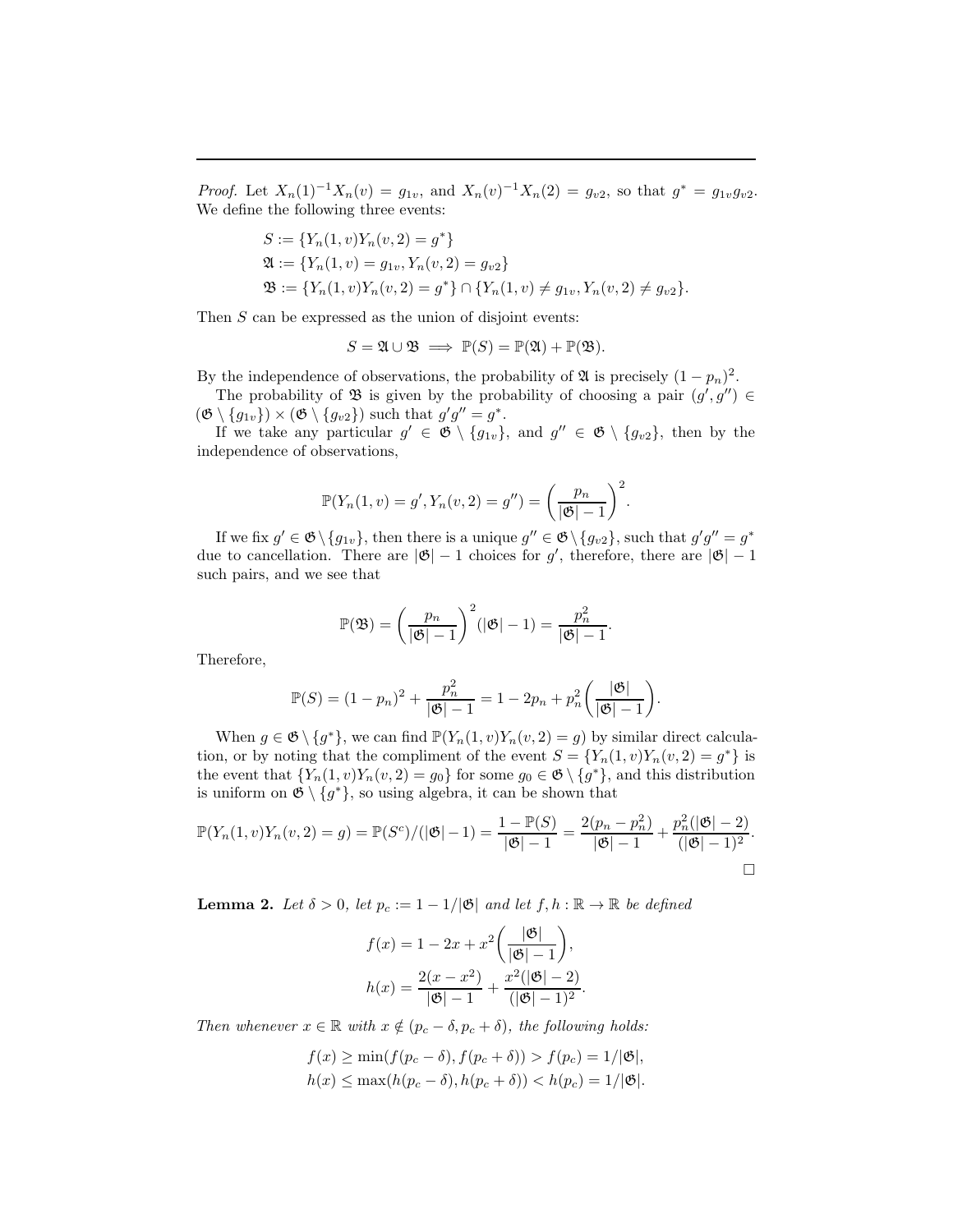*Proof.* Note that f and h are polynomials, and therefore, are continuous and differentiable on R. We find

$$
f'(x) = 2x \frac{|\mathfrak{G}|}{|\mathfrak{G}|-1} - 2,
$$
  

$$
h'(x) = \frac{2 - 4x}{|\mathfrak{G}|-1} + \frac{2x(|\mathfrak{G}|-2)}{(|\mathfrak{G}|-1)^2}.
$$

Since f, h are quadratic functions and  $f'(p_c) = 0 = h'(p_c)$ , we see that both f and h have their extremal value at  $p_c$ . Now,  $f'(x) < 0$  for  $x \in (0, p_c)$  and  $f'(x) > 0$ for  $x \in (p_c, 1)$ , so f is strictly decreasing on  $(0, p_c)$  and strictly increasing on  $(p_c, 1)$ . A similar check shows that h is strictly increasing on  $(0, p_c)$  and strictly decreasing on  $(p_c, 1)$ . Hence,  $f(p_c \pm \delta) > f(p_c)$ , and  $f(x) \ge \min(f(p_c - \delta), f(p_c + \delta))$  when  $x \notin (p_c - \delta, p_c + \delta)$ . Similarly,  $h(x) < h(p_c)$  and  $h(x) \leq \max(h(p_c - \delta), h(p_c + \delta))$  $h(p_c) = 1/|\mathfrak{G}|$  for  $x \notin (p_c - \delta, p_c + \delta)$ .

$$
\Box
$$

PROOF OF THEOREM 1. Assume the hypotheses of Theorem 1. First we must define an estimator on  $\{\mathfrak{Q}_n\}$ . A 2-observation on an edge  $(u, v) \in E_n$  is a pair of observations of the form  $(Y_n(u, w), Y_n(w, v))$ . Note that if the 2-observation  $(Y_n(u, w), Y_n(w, v))$  on the edge  $(u, v)$  is correct, then  $Y_n(u, w)Y_n(w, v) = X_n(u)^{-1}X_n(v)$ . Let  $T_n : \mathfrak{G}^{E_n} \to \mathfrak{G}^{E_n}$  be defined as the estimator which chooses the configuration such that each edge is chosen as the group difference given by the most 2 observations. Let  $(u, v) \in E_n$ . Omitting the indices for brevity, for each integer  $n \geq 3$  and for each  $g \in \mathfrak{G}$  we define the function  $\gamma_{u,v}^{(g)} : V_n \setminus \{u, v\} \to \{0, 1\} \subset \mathbb{Z}$  to be:

$$
\gamma_{u,v}^{(g)}(w) = \begin{cases} 1 & \text{if } Y_n(u,w)Y_n(w,v) = g \\ 0 & \text{otherwise.} \end{cases}
$$

Again omitting the indices for brevity, for each integer  $n \geq 3$  let  $\phi_{u,v} : \mathfrak{G} \to$  $\{0, \ldots, n-2\} \subset \mathbb{Z}$  be defined

$$
\phi_{u,v}(g) = \sum_{w \in V_n \setminus \{u,v\}} \gamma_{u,v}^{(g)}(w).
$$

For each  $(u, v) \in E_n$ ,

$$
T_n(Y_n)(u,v) = \arg\max_{g \in \mathfrak{G}} \phi_{u,v}(g),
$$

with ties broken arbitrarily. Let  $F_n(u, v)$  be the event that the estimator is incorrect on the edge  $(u, v) \in E_n$ . That is,

$$
F_n(u, v) = \{T_n(Y_n)(u, v) \neq X_n(u)^{-1}X_n(v)\}.
$$

By the symmetry of  $K_n$ , we note that  $\mathbb{P}(F_n(u, v)) = \mathbb{P}(F_n(1, 2))$  for any edge  $(u, v) \in E_n$ . Let  $A_n$  be the event that the estimator is incorrect on any edge of  $E_n$ :

$$
A_n = \bigcup_{(u,v)\in E_n} F_n(u,v).
$$

Since there are  $\binom{n}{2}$  edges in the undirected complete graph, for the complete digraph  $|E_n| = 2{n \choose 2}$ . By the union bound, we have:

$$
\mathbb{P}(A_n) \le \sum_{(u,v)\in E_n} \mathbb{P}(F_n(u,v)) = 2\binom{n}{2} \mathbb{P}(F_n(1,2)) = n(n-1)\mathbb{P}(F_n(1,2)).
$$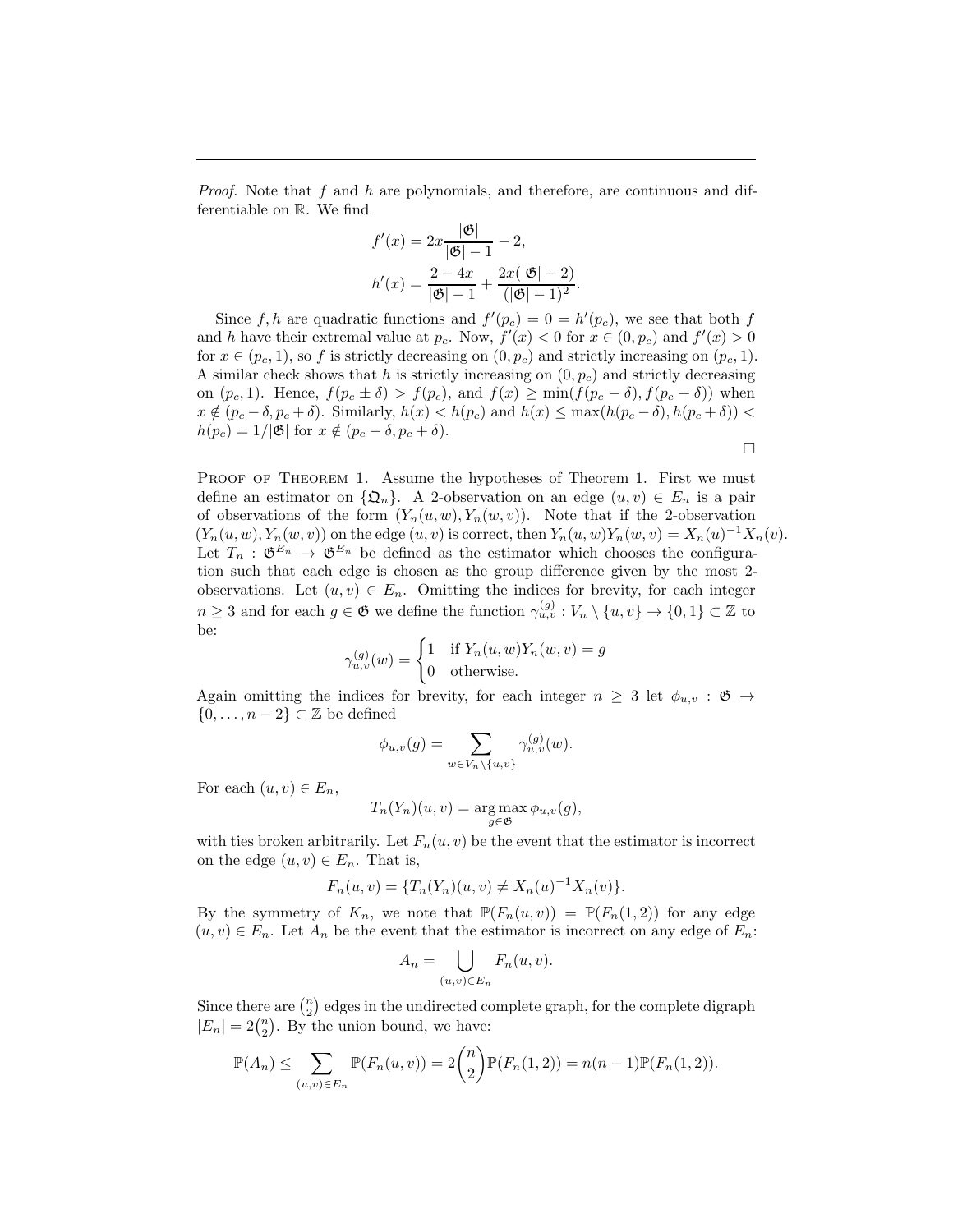For any  $g \in \mathfrak{G}$ , we define the event

$$
W_g = \left\{ \phi_{1,2}(g) \leq \frac{n-2}{|\mathfrak{G}|} \right\}.
$$

Define  $g^* = X_n(1)^{-1}X_n(2)$ . Note that if the triangle estimator gives more than  $(n-2)/|\mathfrak{G}|$  votes to  $g^*$  and less than or equal to  $(n-2)/|\mathfrak{G}|$  votes to any other element of  $\mathfrak{G}$ , then the triangle estimator is correct on the edge  $(1, 2)$ :

$$
W_{g^*}^c \cap \left(\bigcap_{g \neq g^*} W_g\right) \subset F_n(1,2)^c.
$$

Taking compliments, we see that

$$
F_n(1,2) \subset W_{g^*} \cup \left(\bigcup_{g \neq g^*} W_g^c\right).
$$

By the union bound, we have

$$
\mathbb{P}(F_n(1,2)) \leq \mathbb{P}(W_{g^*}) + \sum_{g \neq g^*} \mathbb{P}(W_g^c).
$$

Recall that by Lemma 1, the probability that the triangle estimator is correct on the edge  $(1, 2)$  is given by the quadratic polynomial in  $p_n$ :

$$
f(p_n) := 1 - 2p_n + p_n^2 \bigg( \frac{|\mathfrak{G}|}{|\mathfrak{G}|-1} \bigg).
$$

Similarly, the probability that the triangle estimator yields any particular  $g \in$  $\mathfrak{G} \setminus \{g^*\}$  is given by the quadratic polynomial in  $p_n$ :

$$
h(p_n) := 2\frac{(p_n - p_n^2)}{|\mathfrak{G}| - 1} + \frac{p_n^2}{(|\mathfrak{G}| - 1)^2}
$$

.

Note that  $\phi_{1,2}(g^*)$  is the sum of the n-2 i.i.d. Bernoulli random variables  $\gamma_{1,2}^{g^*}$  $a_{1,2}^{g}(v)$ (one for each vertex  $v \in V^n \setminus \{1, 2\}$ ), and that  $\gamma_{1,2}^{g^*}$  $_{1,2}^{g}(v) = 1$  whenever the 2-observation 1-v-2 is correct, which happens with probability  $f(p_n)$ . Let  $\epsilon_n = f(p_n) - 1/|\mathfrak{G}|$ . Then since  $p_n \notin (p_c - \beta, p_c + \beta)$ , by Lemma 2, there exists  $\lambda_1$  such that  $\epsilon_n > \lambda_1 > 0$ , so that Hoeffding's inequality gives us:

$$
\mathbb{P}(W_{g^*}) = \mathbb{P}\bigg(\phi_{1,2}(g^*) \le \frac{n-2}{|\mathfrak{G}|}\bigg) \le 2e^{-2\epsilon^2(n-2)} \le 2e^{-2\lambda_1^2(n-2)}.
$$

Let  $g \in \mathfrak{G} \setminus \{g^*\}.$  Then the following holds:

$$
W_g^c = \left\{ \phi_{1,2}(g) > \frac{n-2}{|\mathfrak{G}|} \right\} \subset \left\{ \phi_{1,2}(g) \ge \frac{n-2}{|\mathfrak{G}|} \right\} := W_g^{c'}.
$$

Note that  $\phi_{1,2}(g)$  is the sum of  $n-2$  i.d.d. Bernoulli random variables  $\gamma_{1,2}^g(v)$ and that  $\gamma_{1,2}^g(v) = 1$ , which happens with probability  $h(p_n)$ . Let  $\hat{\epsilon}_n = 1/|\mathfrak{G}| - h(p_n)$ . Then since  $p_n \notin (p_c - \beta, p_c + \beta)$ , by Lemma 2, there exists  $\lambda_2$  such that  $\hat{\epsilon}_n > \lambda_2 > 0$ , and by Hoeffding's inequality we have:

$$
\mathbb{P}(W_g^c) \le \mathbb{P}(W_g^{c'}) = \mathbb{P}\bigg(\phi_{1,2}(g) \ge \frac{n-2}{|\mathfrak{G}|}\bigg) \le 2e^{-2\hat{\epsilon}_n^2(n-2)} \le 2e^{-2\lambda_2^2(n-2)}.
$$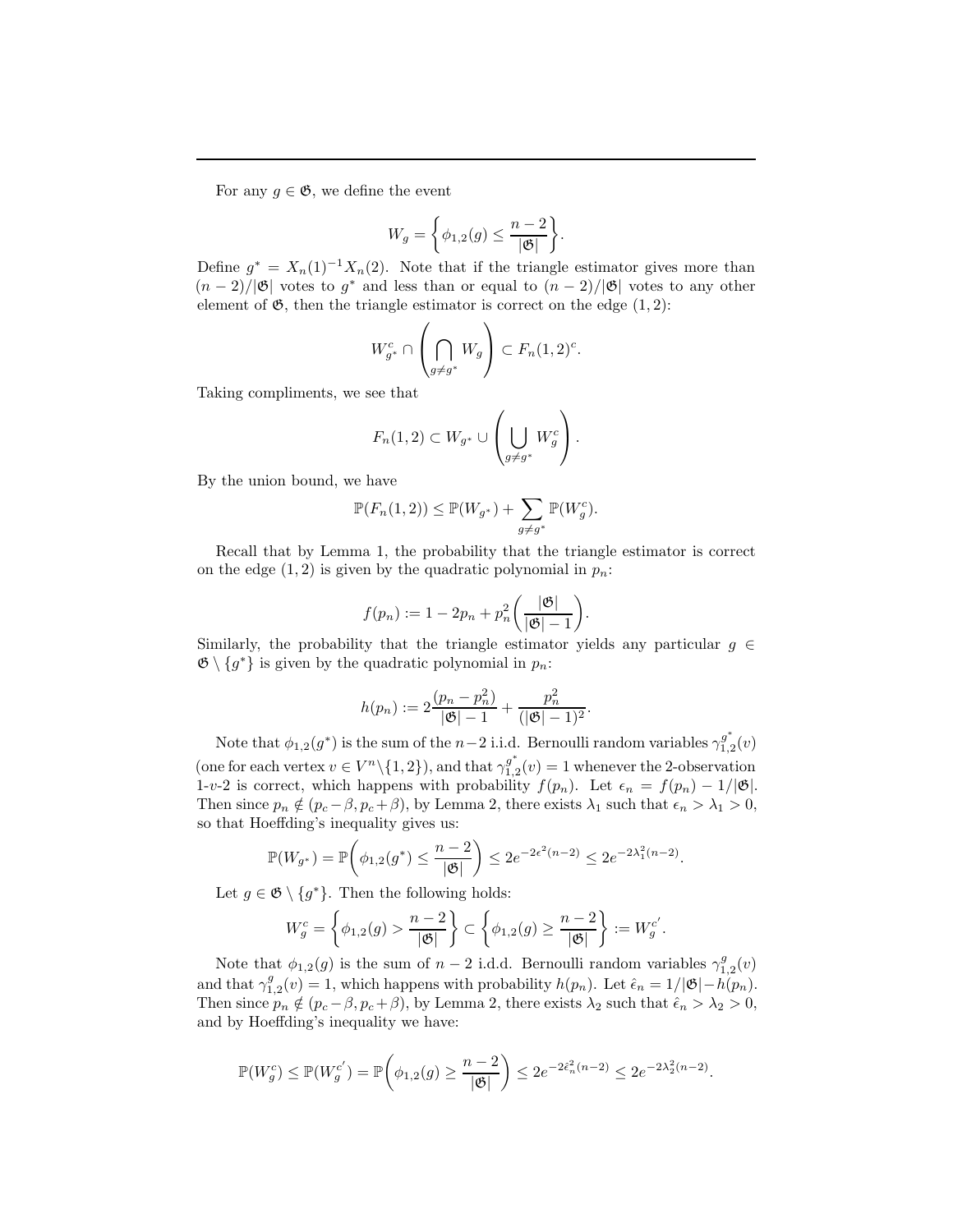Set  $\lambda := \min(\lambda_1^2, \lambda_2^2)$ . Then the following holds:

$$
\mathbb{P}(A_n) \le n(n-1)\mathbb{P}(F_n(1,2))
$$
  
\n
$$
\le n(n-1)\left(\mathbb{P}(W_{g^*}) + \sum_{g \ne g^*} \mathbb{P}(W_g^c)\right)
$$
  
\n
$$
\le n(n-1)\left(\mathbb{P}(W_{g^*}) + \sum_{g \ne g^*} \mathbb{P}(W_g^c')\right)
$$
  
\n
$$
\le 2n(n-1)(e^{-2\lambda_1^2(n-2)} + (|\mathfrak{G}| - 1)e^{-2\lambda_2^2(n-2)})
$$
  
\n
$$
\le 2n(n-1)(e^{-2\lambda(n-2)} + (|\mathfrak{G}| - 1)e^{-2\lambda(n-2)})
$$
  
\n
$$
= \frac{2n(n-1)|\mathfrak{G}|}{e^{2\lambda(n-2)}}.
$$

Taking L'Hôpital's rule twice, we find that

$$
\lim_{n \to \infty} \mathbb{P}(A_n) \le \lim_{n \to \infty} \frac{2n(n-1)|\mathfrak{G}|}{e^{2\lambda(n-2)}} = \lim_{n \to \infty} \frac{|\mathfrak{G}|}{\lambda^2 e^{2\lambda(n-2)}} = 0.
$$

Therefore as *n* tends to infinity  $\mathbb{P}(A_n)$  tends to zero, and we conclude that the probability that the estimator  $T_n$  is correct for every edge  $(u, v) \in E_n$  goes to one as n goes to infinity:

$$
\lim_{n \to \infty} \mathbb{P}(T_n(Y_n) = \psi(X_n)) \to 1.
$$

As a result, the sequence  $\{T_n\}$  has the strong recovery property and we conclude that  $\{\mathfrak{Q}_n\}$  has the strong recovery property.

 $\Box$ 

#### 3. Impossibility of Synchronization on Sparse Graphs

For each of the following lemmas, assume the hypotheses of Theorem 2. Our argument will show that the *maximum a posteriori* (MAP) estimator fails with near certainty as n grows large. We first define the posterior distribution on  $\mathfrak{G}^{V_n}$ as it will be necessary to reference as we derive the MAP estimator. Recall that  $Q_n$  is a uniform observation kernel. Given  $y_n \in \mathfrak{G}^{E_n}$ , the posterior distribution on  $\mathfrak{G}^{V_n}$  is given as follows:  $\forall x_n \in \mathfrak{G}^{V_n}$ ,

$$
\pi'_n(x_n|y_n) = \frac{Q_n(y_n | \psi(x_n))\pi_n(x_n)}{\sum_{x'_n \in \mathfrak{G}^{V_n}} Q_n(y_n | \psi(x'_n))\pi_n(x'_n)}.
$$

The maximum a posterior estimator on  $\mathfrak{G}^{V_n}$  is defined by:

$$
\Phi_n(y_n) = \operatorname*{arg\,max}_{x'_n \in \mathfrak{G}^{V_n}} \pi'_n(x'_n \mid y_n),
$$

with ties broken arbitrarily.

**Definition 2.1.** Let  $x_n, x'_n \in \mathfrak{G}^{V_n}$ , let  $g \in \mathfrak{G}$ . We write  $x'_n = gx_n$  if for each  $u \in V_n$ ,  $x'_n(u) = gx_n(u)$ .

**Lemma 3.** Let  $x_n, x'_n \in \mathfrak{G}^{V_n}$ . Then

$$
\psi(x_n) = \psi(x'_n) \iff \exists g \in \mathfrak{G} : x'_n = gx_n.
$$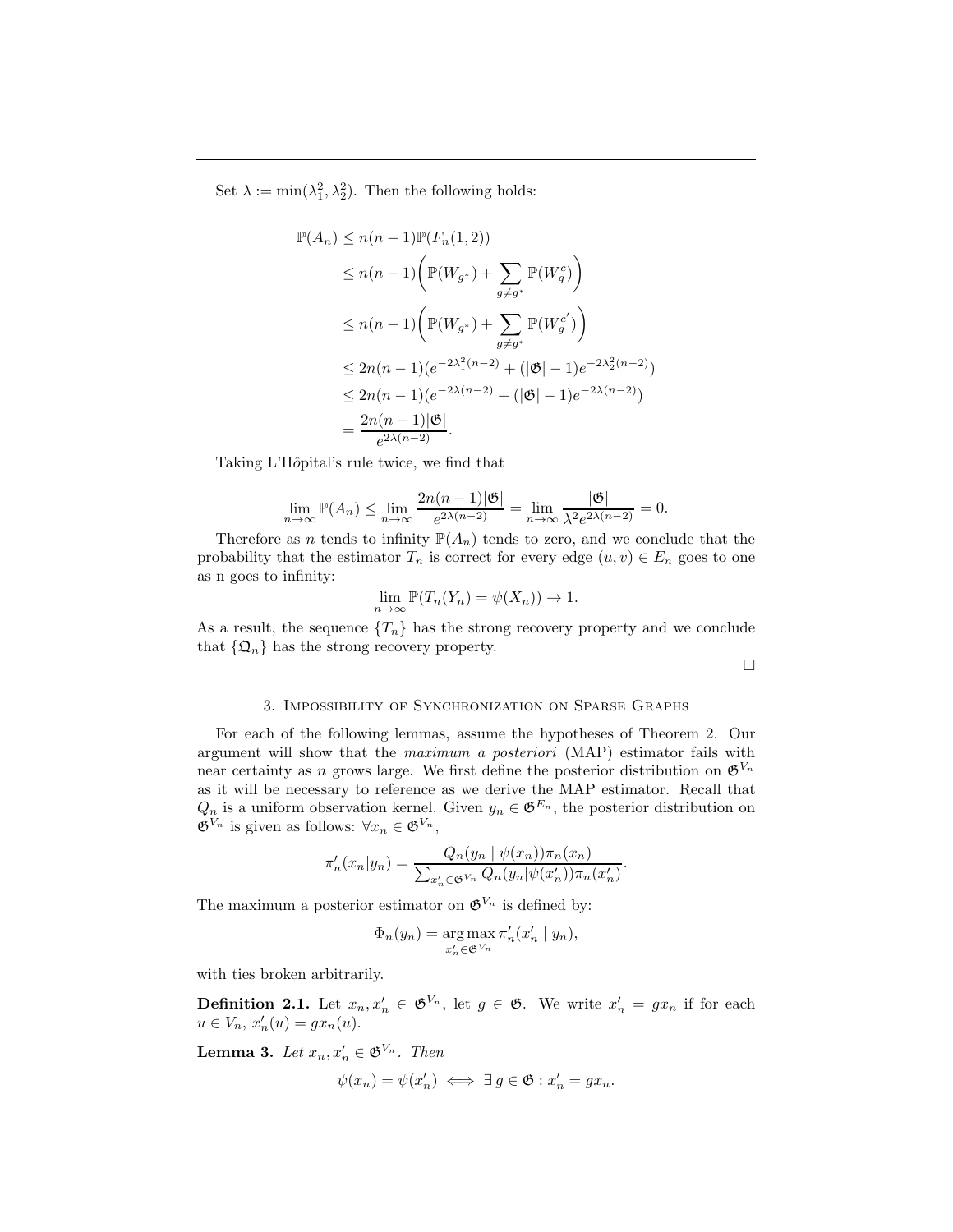*Proof.* Suppose  $x'_n = gx_n$ . Then for each  $(u, v) \in E_n$ ,

$$
\psi(x'_n)(u, v) = (x_n(u)')^{-1}x_n(v)' = (gx_n(u))^{-1}gx_n(v) =
$$
  

$$
x_n(u)^{-1}(g^{-1}g)x_n(v) = x_n(u)^{-1}x_n(v) = \psi(x_n)(u, v).
$$

We leave the other implication as an exercise for the reader.

We define an equivalence class for vertex configurations:

**Definition 2.2.** Let  $[x_n] = \{x'_n : \exists g \in \mathfrak{G} : x'_n = gx_n\}.$ 

**Lemma 4.** *If*  $w_n \in [x_n]$ *, then*  $\forall y_n \in \mathfrak{G}^{E_n}$ *,* 

$$
\pi'_n(w_n \mid y_n) = \pi'_n(x_n \mid y_n).
$$

*Proof.* Since  $w_n \in [x_n]$ , there exists  $g \in \mathfrak{G}$  such that  $w_n = gx_n$ . Then by Proposition 1, this implies that  $\psi(w_n) = \psi(x_n)$ . By this result and the fact that  $\pi_n$  is a uniform distribution, it follows that:

$$
\pi'_n(x_n \mid y_n) = \frac{Q_n(y_n \mid \psi(x_n))\pi_n(x_n)}{\sum_{x'_n \in \mathfrak{G}^{V_n}} Q_n(y_n \mid \psi(x'_n))\pi_n(x'_n)}
$$
  
= 
$$
\frac{Q_n(y_n \mid \psi(w_n))\pi_n(w_n)}{\sum_{x'_n \in \mathfrak{G}^{V_n}} Q_n(y_n \mid \psi(x'_n))\pi_n(x'_n)}
$$
  
= 
$$
\pi'_n(w_n \mid y_n).
$$

We have shown that given  $x_n \in \mathfrak{G}^{V_n}$ , the MAP estimator will map all  $w_n \in [x_n]$ to the same value.

**Lemma 5.** Let  $\{p_n\}_{n=1}^{\infty} \subset (0, 1/2)$ , let  $\{a_n\}_{n=1}^{\infty}$  be in  $(0, \infty) \subset \mathbb{R}$  such that  $a_n \to \infty$ , and let  $d > 0$ . If  $p_n = \omega(a_n^{-1/d})$ , then for any constant  $K > 1/2$ ,

$$
\lim_{n \to \infty} \left( 1 - \left( \frac{p_n}{K} \right)^d \right)^{a_n} = 0.
$$

*Proof.* First, using that  $e^x \geq 1 + x$  (which follows from the fact that  $e^x$  is convex, and  $1 + x$  is the line tangent to  $e^x$  at  $x = 0$ , it follows that

$$
e^{rx} = (e^x)^r \ge (1+x)^r.
$$

Then

$$
\left(1 - \left(\frac{p_n}{K}\right)^d\right)^{a_n} \le e^{-a_n p_n^d K^{-d}} = \left(e^{K^{-d}}\right)^{-a_n p_n^d}.
$$

By assumption,  $p_n = \omega(a_n^{-1/d})$ , which implies that

$$
\lim_{n \to \infty} p_n a_n^{1/d} = \lim_{n \to \infty} \frac{p_n}{a_n^{-1/d}} = \infty,
$$

and therefore since  $d > 0$  is a constant, and  $x^d$  is monotonically increasing,

$$
\lim_{n \to \infty} p_n^d a_n = \lim_{n \to \infty} \left( p_n a_n^{1/d} \right)^d = \infty.
$$

 $\Box$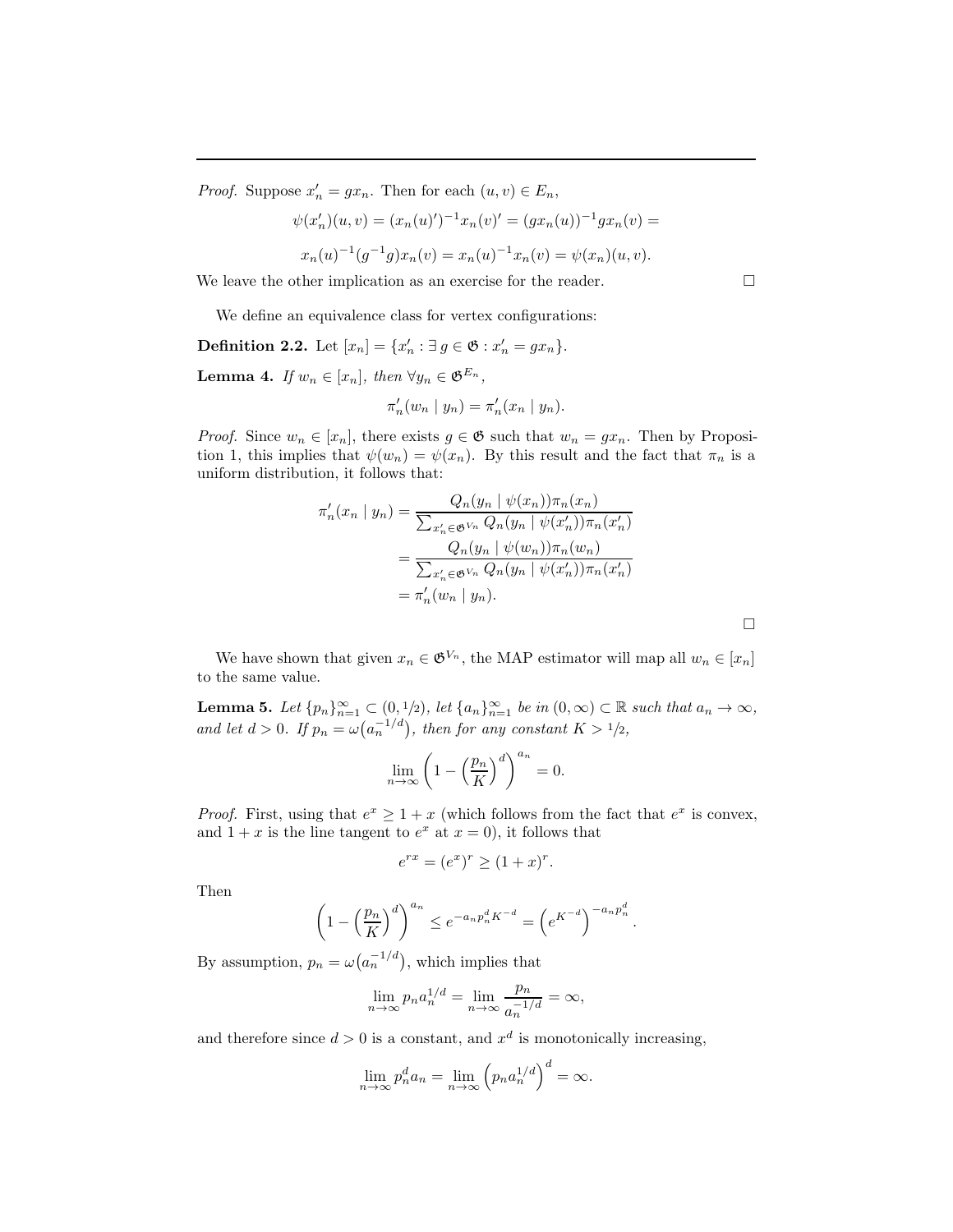Since e, K, and d are constants,  $e^{K^{-d}}$  is also a constant, and since  $K > 0$ ,  $K^{-d} > 0$ as well. Since  $e^x$  is strictly monotonically increasing, this implies  $e^{K^{-d}} > e^0 = 1$ . This, along with the fact that  $a_n p_n^d \to \infty$ , gives that

$$
\lim_{n \to \infty} \left( e^{K^{-d}} \right)^{-a_n p_n^d} = 0.
$$

Therefore,

$$
\lim_{n \to \infty} \left( 1 - \left(\frac{p_n}{K}\right)^d \right)^{a_n} \le \lim_{n \to \infty} \left( e^{K^{-d}} \right)^{-a_n p_n^d} = 0.
$$

Since  $K > 1/2$ , and  $p_n < 1/2$  for all  $n, p_n/K < 1$  for all n. This additionally implies that  $\left(\frac{p_n}{K}\right)^d < 1$ , which further implies

$$
1 - \left(\frac{p_n}{K}\right)^d > 0,
$$

and ultimately

$$
\left(1 - \left(\frac{p_n}{K}\right)^d\right)^{a_n} > 0.
$$

As such,

$$
0 \le \lim_{n \to \infty} \left( 1 - \left(\frac{p_n}{K}\right)^d \right)^{a_n} \le 0,
$$

and therefore,

$$
\lim_{n \to \infty} \left( 1 - \left( \frac{p_n}{K} \right)^d \right)^{a_n} = 0.
$$

 $\Box$ 

**Lemma 6.** *Fix*  $g \in \mathfrak{G} \setminus \{e\}$ . As n goes to infinity, with probability tending to one, *there exists a vertex*  $v \in V_n$  *such that for all edges of the form*  $(u, v)$  *(or*  $(v, u)$ *) in*  $E_n$ *, we have*  $Y_n(u, v) = X_n(u)^{-1} X_n(v)g$  *(or*  $Y_n(v, u) = (X_n(v)g)^{-1} X_n(u)$ *, respectively).* 

In other words, with probability one there exists a vertex such that each observation misidentifies it to be a particular group element. We say that the observations of such a vertex are offset by  $g$ .

*Proof.* For each  $u \in V_n$ , let

 $A_n^{(g)}(w, u) := \{ Y_n(w, u) = X_n(w)^{-1} X_n(u) g \} \cup \{ Y_n(u, w) = X_n(u)^{-1} X_n(w) m_n(w) \},$ where for each difference  $X_n(u)^{-1}X_n(w)$ , we define

$$
m_n(w) := X_n(w)^{-1} X_n(u) g^{-1} X_n(u)^{-1} X_n(w)
$$

to account for the different edge orientations. Note that  $X_n(u)^{-1}X_n(w)m_n(w) =$  $g^{-1}X_n(u)^{-1}X_n(w) = (X_n(u)g)^{-1}X_n(w)$ , and that if we assume that the graph  $G_n$ is undirected, with the assumption that  $Y_n(u, v) = Y_n(v, u)^{-1}$ , then the proof of this lemma simplifies as the  $m_n$  term is no longer necessary. Also, observe that

$$
\mathbb{P}(A_n^{(g)}(w, u)) = \frac{p_n}{|\mathfrak{G}| - 1}.
$$

We will use the following notation for the neighborhood of a vertex u:  $N_n(u)$  =  ${v \in V_n : (v, u) \in E_n \text{ or } (u, v) \in E_n}.$  Let

$$
B_n^{(g)}(u) := \bigcap_{w \in N_n(u)} A_n^{(g)}(w, u).
$$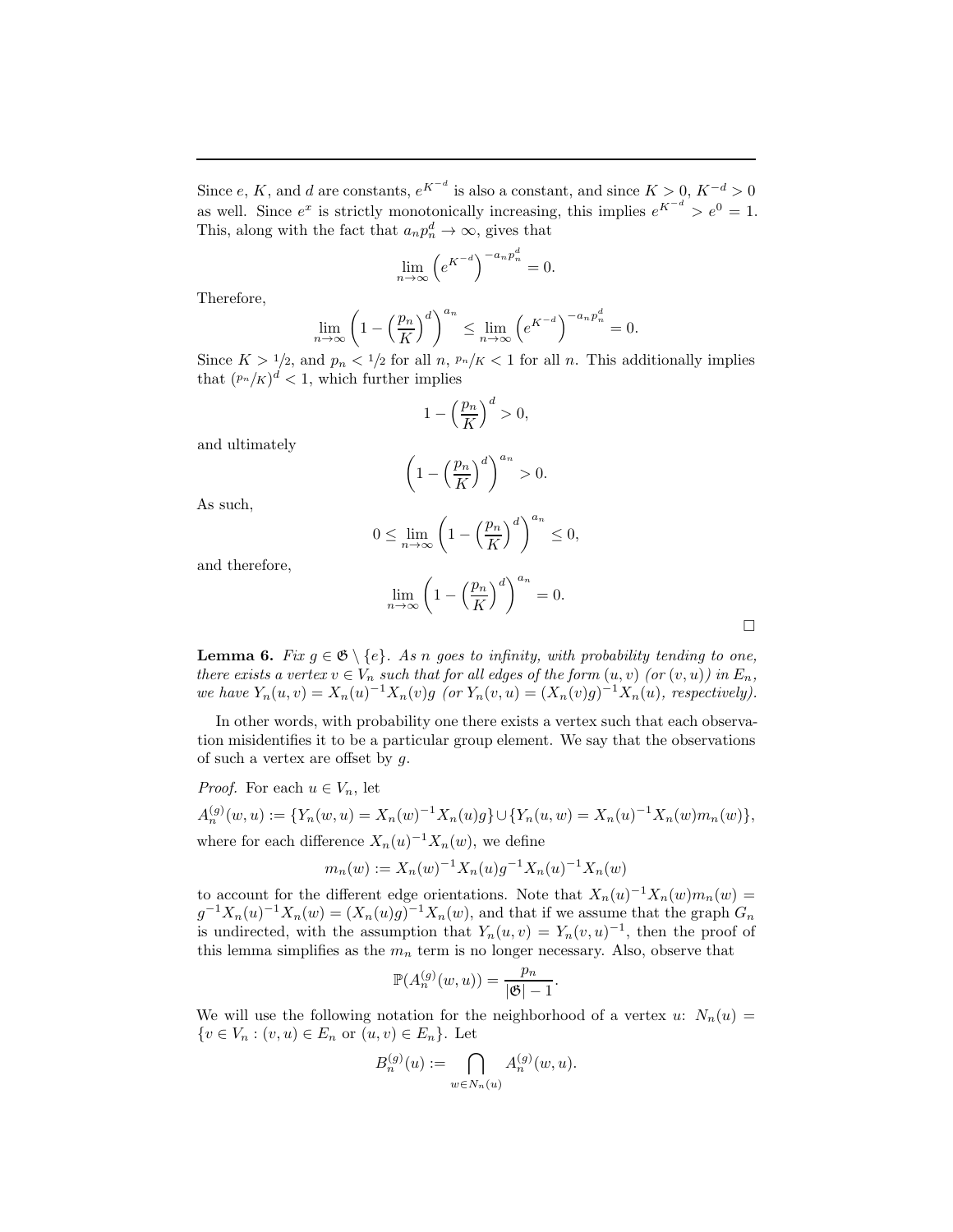Then since the noise is independent on edges and all degrees are bounded by d, we have

$$
\mathbb{P}(B_n^{(g)}(u)) = \left(\frac{p_n}{|\mathfrak{G}|-1}\right)^{deg(u)} \ge \left(\frac{p_n}{|\mathfrak{G}|-1}\right)^d > 0.
$$

The probability that all of the  $deg(u)$  observations on the edges  $(u, w)$  are not either  $X_n(w)^{-1}X_n(u)g$  or  $(X_n(u)g)^{-1}X_n(w)$  is

$$
\mathbb{P}(B_n^{(g)}(u)^c) = 1 - \mathbb{P}(B_n^{(g)}(u)) = 1 - \left(\frac{p_n}{|\mathfrak{G}|-1}\right)^{deg(u)} < 1 - \left(\frac{p_n}{|\mathfrak{G}|-1}\right)^d < 1.
$$

Let  $\mathcal{F}_n^{(g)}$  be the event that there exists a  $u \in D_n$  such that  $B_n^{(g)}(u)$  holds. That is:

$$
\mathcal{F}_n^{(g)} := \bigcup_{u \in D_n} B_n^{(g)}(u).
$$

Then  $\mathcal{F}_n^{(g)c}$  is the event that for each  $u \in D_n$ , at least one observation on the edges  $(u, v)$  is not  $X_n(v)^{-1}X_n(u)g$  or  $(X_n(u)g)^{-1}X_n(v)$ , that is,

$$
\mathcal{F}_n^{(g)c} := \bigcap_{u \in D_n} B_n^{(g)}(u)^c.
$$

Let  ${u_i}_{i=1}^{|D_n|}$  enumerate distinct points from  $D_n$ ; then for each  $n \in \mathbb{N}$  it holds that

$$
\mathcal{F}_n^{(g)c} \subset \bigcap_{i=1}^{|D_n|} B_n^{(g)}(u_i)^c.
$$

Since  $D_n$  is an independent set of vertices,  ${B_n^{(g)}(u_i)}_{i=1}^{|D_n|}$  is collection of independent events. Then by monotonicity and this independence, we have

$$
0 \leq \mathbb{P}(\mathcal{F}_n^{(g)c}) \leq \prod_{i=1}^{|D_n|} \mathbb{P}(B_n^{(g)}(u_i)^c) \leq \left(1 - \left(\frac{p_n}{|\mathfrak{G}|-1}\right)^d\right)^{|D_n|}.
$$

Now we let *n* tend to infinity. By hypothesis, we have  $|D_n| \to \infty$ , and by Lemma 4 (with  $K = |\mathfrak{G}| - 1 \ge 1 > 1/2$ ), we have

$$
\lim_{n\to\infty}\left(1-\left(\frac{p_n}{|\mathfrak{G}|-1}\right)^d\right)^{|D_n|}=0.
$$

Then by the Squeeze Theorem we have

$$
\lim_{n \to \infty} \mathbb{P}(\mathcal{F}_n^{(g)c}) = 0 \implies \lim_{n \to \infty} \mathbb{P}(\mathcal{F}_n^{(g)}) = 1.
$$

Therefore, as  $n$  goes to infinity, with probability tending to one, there exists a vertex  $v \in V_n$  such that each observation  $Y_n(u, v)$  or  $Y_n(v, u)$  is  $X_n(u)^{-1}X_n(v)g$  or  $(X_n(v)g)^{-1}X_n(u)$  respectively.

PROOF OF THEOREM 2. Assume the hypotheses of Theorem 2. Let  $g \in \mathfrak{G} \setminus \{e\}.$ Let  $B_n^{(g)}(u_0)$  be defined as in the proof of Lemma 5. Suppose for the moment that this event occurs. Define  $\bar{X}_n^{(g)}$  by the rule:

$$
\bar{X}_n^{(g)}(u) = \begin{cases} X_n(u_0)g & \text{if } u = u_0 \\ X_n(u) & \text{otherwise.} \end{cases}
$$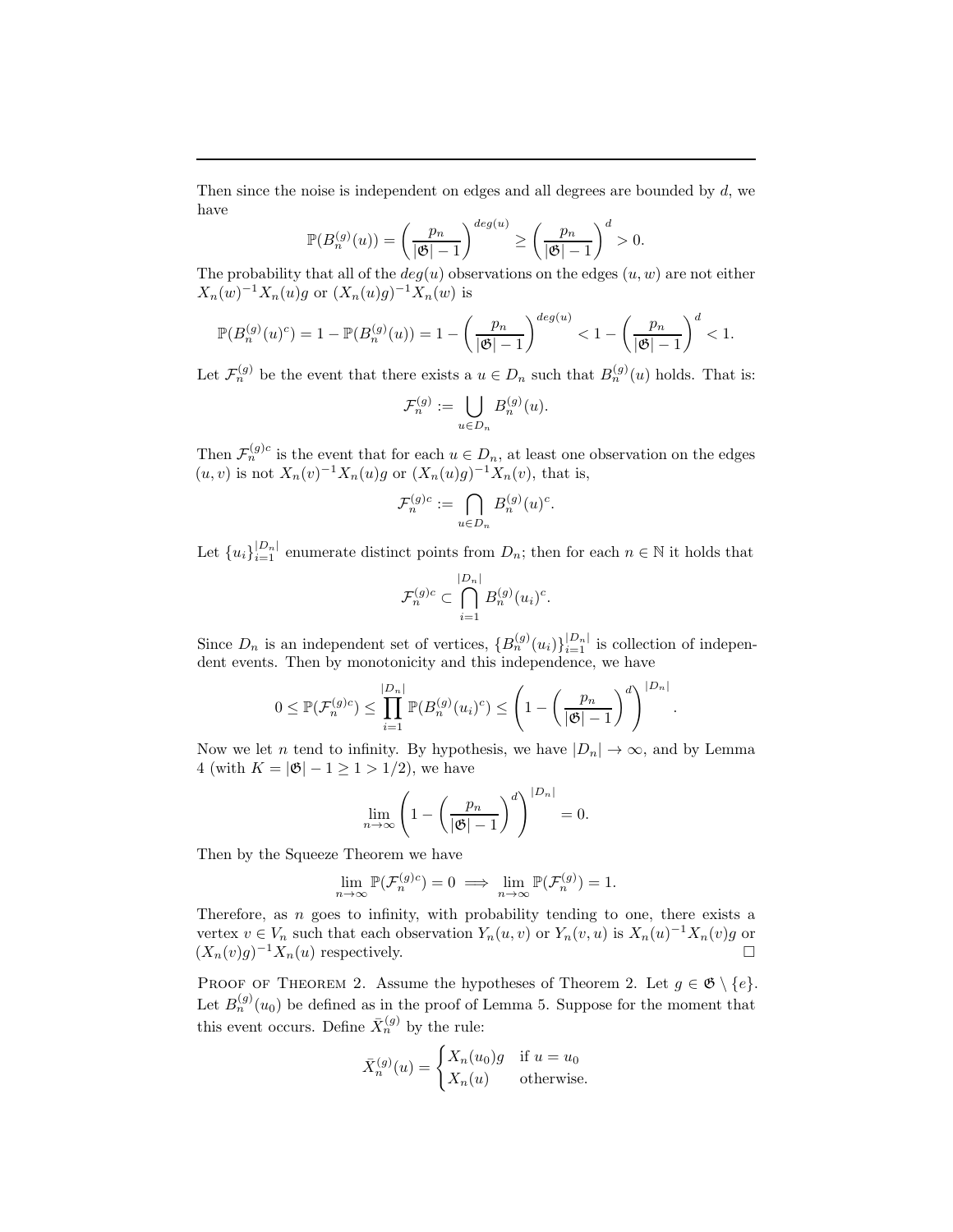Its clear from the definition of  $\pi'_n$  that:

$$
\frac{\pi'_n(X_n | Y_n)}{\pi'_n(\bar{X}_n^{(g)} | Y_n)} = \frac{Q_n(Y_n | \psi(X_n))}{Q_n(Y_n | \psi(\bar{X}_n^{(g)}))}.
$$

Denote the set of edges adjacent to  $u_0$  by  $\mathcal{N}_n(u_0)$ . Evidently, for all  $(u, v) \notin \mathcal{N}_n(u_0)$ ,

$$
Q'_n(Y_n(u,v) | \psi(X_n)(u,v)) = Q'_n(Y_n(u,v) | \psi(\bar{X}_n^{(g)})(u,v)),
$$

and therefore

$$
\frac{Q_n(Y_n | \psi(X_n))}{Q_n(Y_n | \psi(\bar{X}_n^{(g)}))} = \frac{\prod_{(u,v) \in \mathcal{N}_n(u_0)} Q'_n(Y_n(u,v) | \psi(X_n)(u,v))}{\prod_{(u,v) \in \mathcal{N}_n(u_0)} Q'_n(Y_n(u,v) | \psi(\bar{X}_n^{(g)})(u,v))}
$$

$$
= \frac{\left(\frac{p_n}{|\mathfrak{G}|-1}\right)^{|\mathcal{N}_n(u_0)|}}{(1-p_n)^{|\mathcal{N}_n(u_0)|}} < 1.
$$

From the inequality, it follows

$$
\pi'_n(X_n|Y_n) < \pi'_n(\bar{X}_n^{(g)} \mid Y_n).
$$

By Lemma 3, this implies that

$$
\psi(X_n) \neq \psi(\Phi_n(Y_n)).
$$

Note that we have shown that if  $B_n^{(g)}(u_0)$  occurs, then the MAP estimator is incorrect, i.e.,  $\psi(X_n) \neq \psi(\Phi_n(Y_n)).$ 

Now let  $g \in \mathfrak{G} \setminus \{e\}$  be arbitrary. Let  $\mathcal{F}_n^{(g)}$  be defined as in the proof of Lemma 5:

$$
\mathcal{F}_n^{(g)} = \bigcup_{v \in V_n} B_n^{(g)}(v).
$$

Note that  $\{\psi(\Phi_n(Y_n)) = \psi(X_n)\}\subset \mathcal{F}_n^{(g)c}$ . By the optimality property of the MAP estimator and the above inclusion, the following holds: for any estimator  $T_n : \mathfrak{G}^{E_n} \to \mathfrak{G}^{V_n},$ 

$$
0 \leq \mathbb{P}(\psi(T_n(Y_n)) = \psi(X_n)) \leq \mathbb{P}(\psi(\Phi_n(Y_n)) = \psi(X_n)) \leq \mathbb{P}(\mathcal{F}_n^{(g)c}).
$$

By Lemma 5 we have that

$$
\lim_{n \to \infty} \mathbb{P}(\mathcal{F}_n^{(g)}) = 1,
$$

and therefore

$$
\lim_{n \to \infty} \mathbb{P}(\mathcal{F}_n^{(g)c}) = 0.
$$

Therefore, by the Squeeze Theorem, the probability that any sequence of estimators  ${T_n}$  on  ${\{\Omega_n\}}$  is correct tends to zero as *n* tends to infinity, and we conclude that  ${\{\Omega_n\}}$  does not have the strong recovery property.  $\{\mathfrak{Q}_n\}$  does not have the strong recovery property.